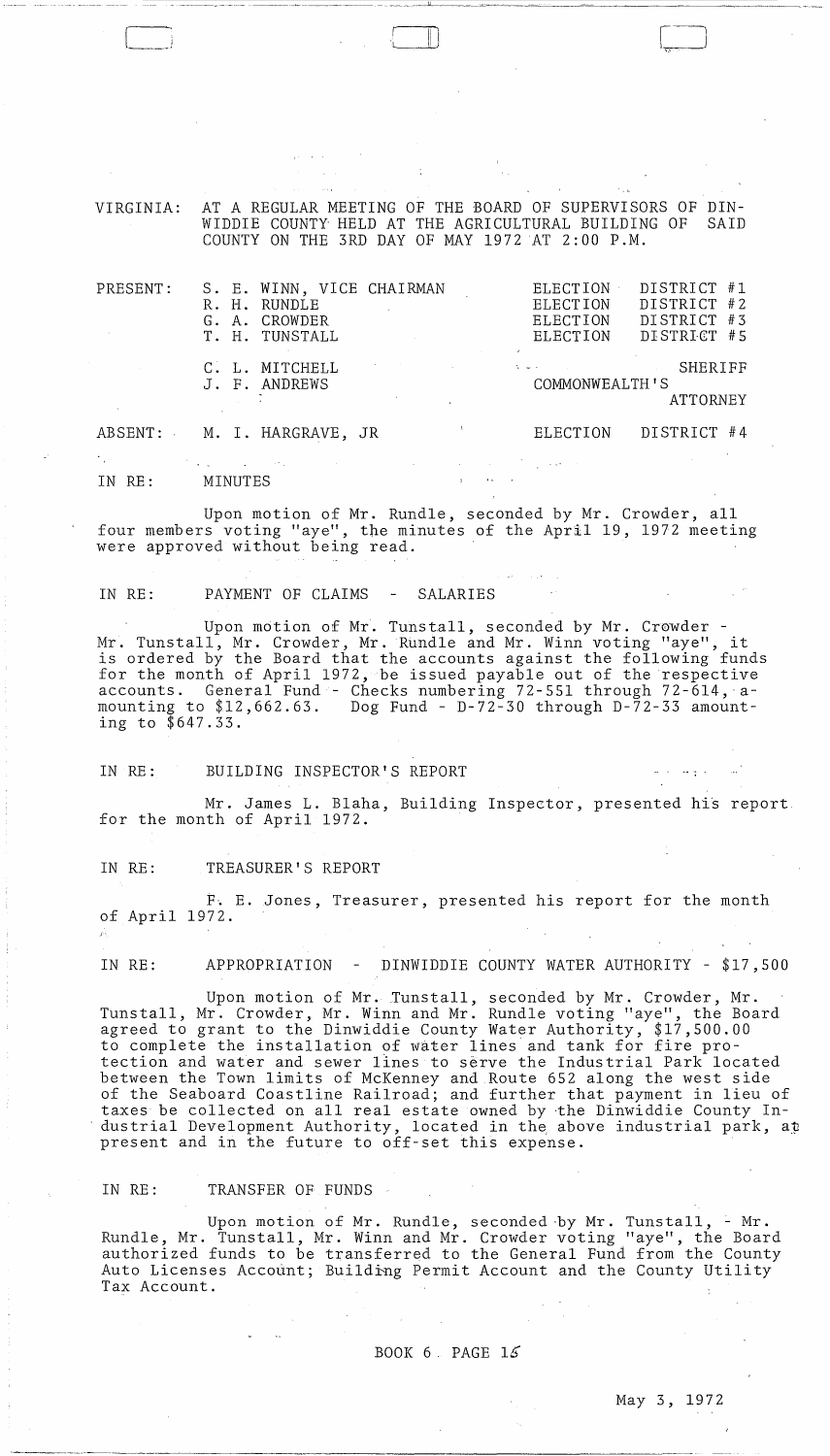## IN RE: DOG WARDEN

Mr. A. W. Chappell presented his report for the month of April 1972. In addition, Mr. Chappell informed the Board that he had secured the services of Mr. Paul Soloe to assist him during the month of May in checking dog tags and rounding up stray dogs.

A discussion followed as to whether the tags should actually be on the dog or not. Mr. Tunstall requested the Commonwealth's Attorney to look into this matter and report back at a later meeting.

## IN RE: WELFARE DEPARTMENT

Mrs. King B. Talley informed the Board that she had received an application for State Local Hospitalization for Tracy Lynn Harris. She recommended that this claim of \$13.00 be denied, but that this family be declared medically indigent because she felt sure that additional medical treatment would be needed for the Harris child and the family would not be able to pay for it. This family meets the medically family would not be able to pay for it. This indigent guidelines of the Welfare Department.

Upon motion of Mr. Tunstall, seconded by Mr. Crowder, all memhers 'voting "aye", Mrs. Talley's request to have the Harris family declared medically indegent was approved. "

# IN RE: HIGHWAY DEPARTMENT - ASHLEY SUBDIVISION - ASHLEY LANE ADDITION TO SECONDARY SYSTEM

It appearing to the Board that Ashley Lane, beginning at a point on Route 601, 0.23 mile west of Route 600 and running in a southwesterly direction 0.18 mile to dead end, this road having been constructed, drained, and surfaced in accordance with State Highway specifications and county subdivision ordinance, and,

WHEREAS, the plat of the subdivision is recorded in Plat Book 8, Page 88, dated 9-23-71, showing the owner's consent and dedication of a 50' right-of-way. Motion was duly made and carried that the Virginia Department of Highways be requested to add this street to the Secondary System of Dinwiddie County withfue provision that the subdivider furnish the Highway Department with the required bond.

Upon motion of Mr. Rundle, seconded by Mr. Crowder, all four members voting "aye", the above resolution was approved.

#### IN RE: ROADVIEWERS REPORT 1972

The Executive Secretary presented the Roadviewers report made on April 25, 1972. The Roadviewers recommended that a road from U. S. Route 1 to State Route 670, starting at Ye Blue Tartan on U.S. Route 1, be taken into the secondary system. Mr. B. C. Medlock, assistant resident engineer, concurred with the Roadviewers report and recommended its approval.

Upon motion of Mr. Tunstall, seconded by Mr. Rundle, all four members voting "aye", the Board approved the Roadviewers report and asked the Highway Department to implement same as soon as possible.

#### IN RE: HIGHWAY

r~-~

Mrs. Margaret Neville asked the status of Route 645. Mr. Medlock informed Mrs. Neville that funds were being included in the 1972-73 budget to secure right-of-ways and hopefully funds would be included in the 1973-74 budget for hard surfacing.

Mr. Rundle discussed Route 699 and Mr. Winn discussed 691 with Mr. Medlock.

### IN RE: DINWIDDIE VOLUNTEER FIRE DEPARTMENT

Mr. Robert Mengel requested the Board approve the hiring of dump trucks to haul fill dirt from Dinwiddie County High School to the site of the new fire house at Dinwiddie Courthouse.

, :~--"'I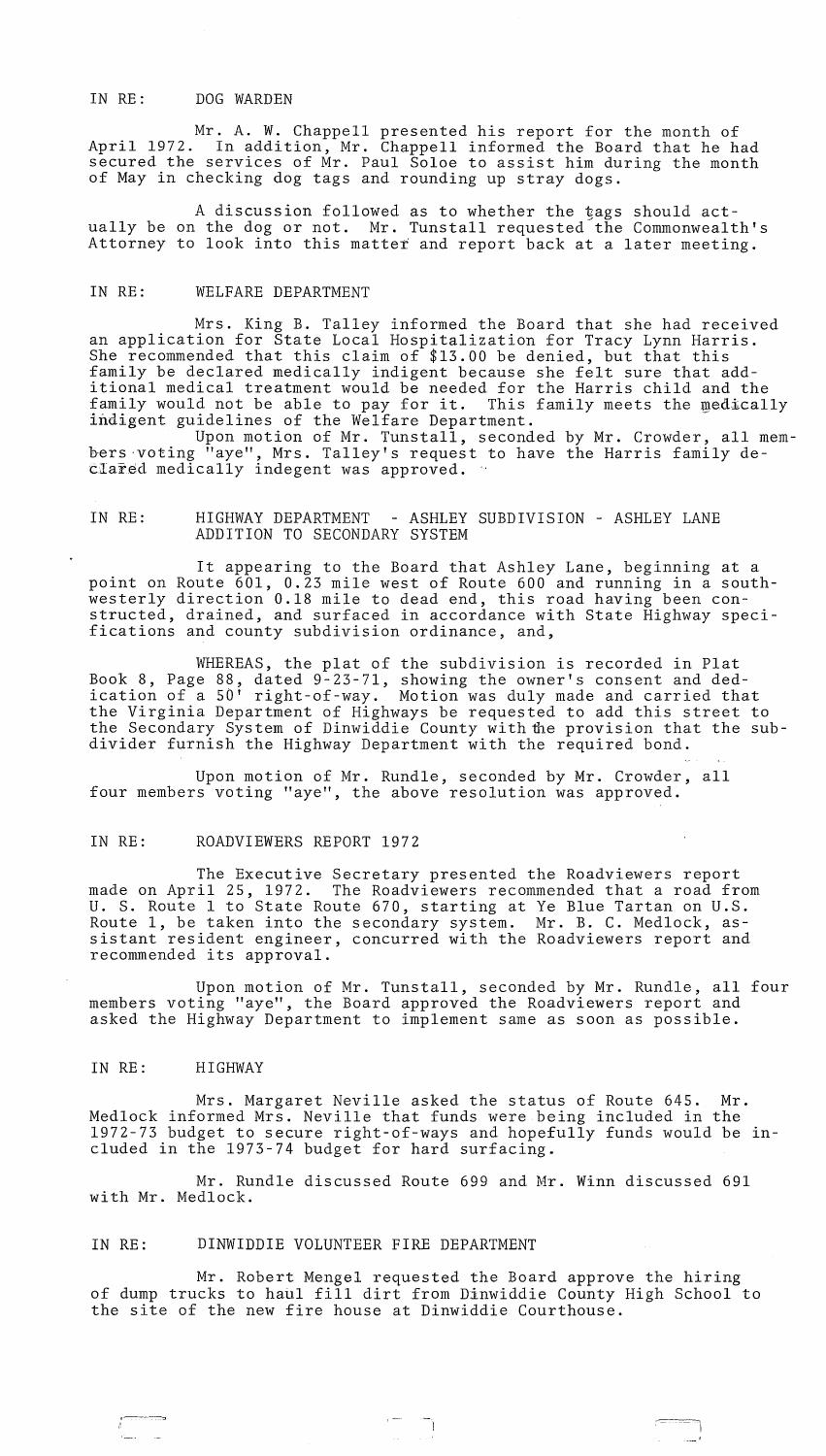Upon motion of Mr. Rundle, seconded by Mr. Crowder, Mr Rundle, Mr. Crowder, Mr. Tunstall and Mr. Winn voting "aye", the Board authorized an expenditure of up to \$500.00 to have this dirt moved from the High School to the fire house site.

 $\Box$ 

\_\_\_ ~ \_\_\_\_\_\_\_ .. \_.--~~--~.~~--. \_\_ ----'h \_\_\_ ~\_~\_~.

IN RE: STREET LIGHT AUTHORIZED - ROUTE 719 HENSHAW VILLAGE

Upon motion of Mr. Rundle, seconded by Mr. Crowder, a street light was authorized for the end of Route 719 in Henshaw ' Village.

IN RE: AGREEMENT BETWEEN THE COUNTY & R. L. JONES, ATTORNEY

Upon motion of Mr. Tunstall, seconded by Mr. Rundle, all members voting "aye", the Board authorized the Chairman to sign an agreement between the County and Mr. R. L. Jones, Attorney, said agreement authorizing Mr. Jones to seell property for delinquent taxes and outlining his compensation for such work.

There being no further business to be brought before the Board, the meeting adjourned at 3:00 P.M.

5 E. *Le enco*<br>E. Winn, Vice-Chairman

ATTEST